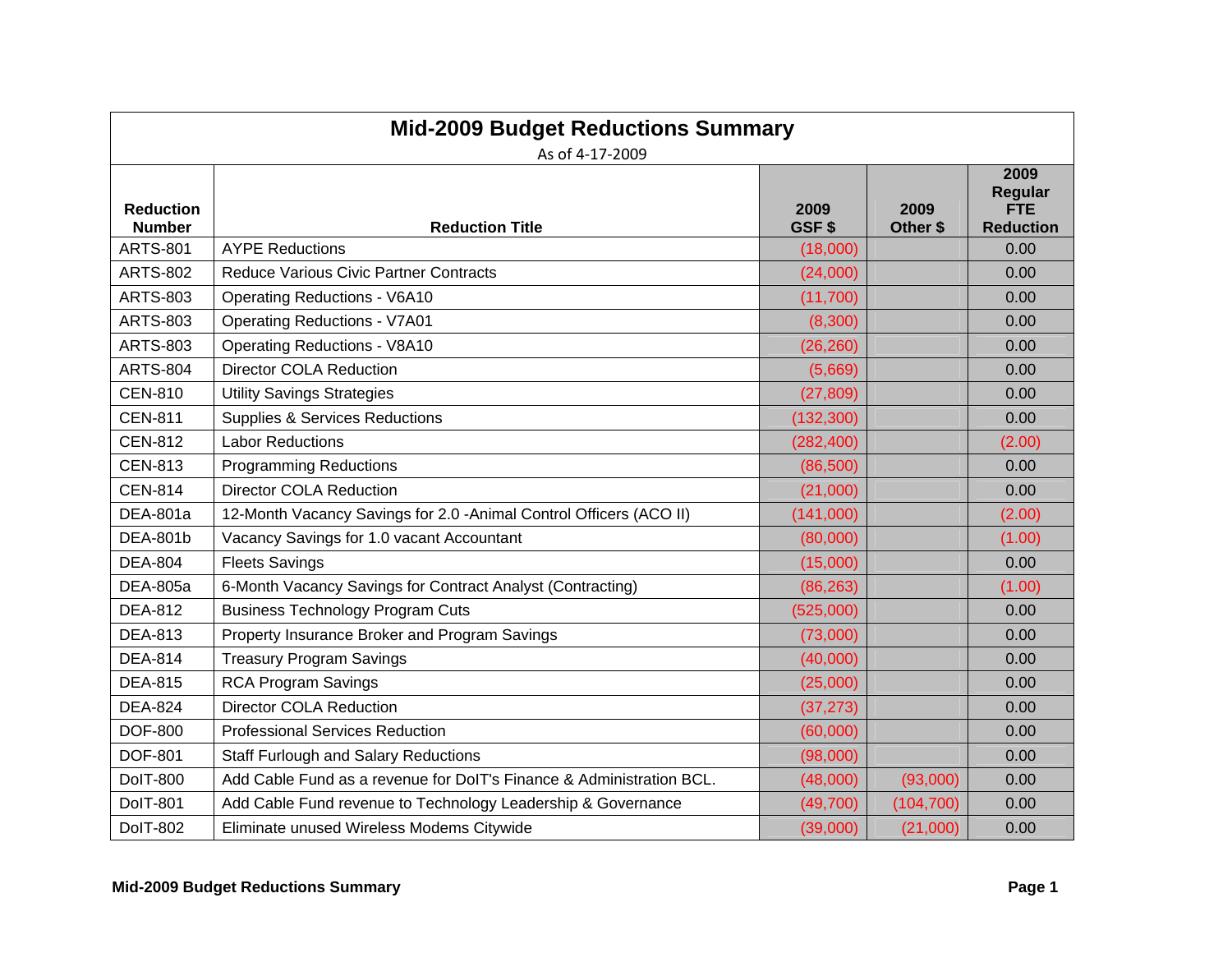| <b>Reduction</b><br><b>Number</b> | <b>Reduction Title</b>                                                      | 2009<br>GSF\$ | 2009<br>Other \$ | 2009<br>Regular<br><b>FTE</b><br><b>Reduction</b> |
|-----------------------------------|-----------------------------------------------------------------------------|---------------|------------------|---------------------------------------------------|
| <b>DolT-803</b>                   | Eliminate unused cellular phones citywide                                   | (9,900)       | (8, 100)         | 0.00                                              |
| <b>DOIT-804</b>                   | Eliminate unused blackberries citywide                                      | (14, 200)     | (6,500)          | 0.00                                              |
| <b>DoIT-805</b>                   | Offset from Nextel reimbursement for labor costs related to radio rebanding | (182,000)     | (218,000)        | 0.00                                              |
| <b>DolT-806</b>                   | PCs for Executive & Small Departments for GEM/Office 2007                   | 36,539        |                  | 0.00                                              |
| <b>DoIT-820</b>                   | Eliminate SCAN Funding Overage                                              |               | (46,000)         | 0.00                                              |
| <b>DolT-826</b>                   | <b>Director COLA Reduction</b>                                              | (9, 472)      | (20,000)         | 0.00                                              |
| <b>DON-800</b>                    | Abrogate NPI position                                                       | (65, 329)     |                  | (1.00)                                            |
| <b>DON-801</b>                    | Reduce Downtown Historic Survey Resources                                   | (42,000)      |                  | 0.00                                              |
| <b>DON-802</b>                    | <b>Eliminate Dedicated Translation Funding</b>                              | (20,000)      |                  | 0.00                                              |
| <b>DON-803</b>                    | Underfill P-Patch position                                                  | (18,000)      |                  | 0.00                                              |
| <b>DON-804</b>                    | Reduce APEX/SAM cmpensation                                                 | (35, 822)     |                  | 0.00                                              |
| <b>DON-805</b>                    | Reduce Professional Services in Internal Operations                         | (20, 874)     |                  | 0.00                                              |
| <b>DON-806</b>                    | Reduce Outreach in Major Insitutions                                        | (6,088)       |                  | 0.00                                              |
| <b>DON-807</b>                    | <b>Reduce NDC Enhancement Funds</b>                                         | (8, 517)      |                  | 0.00                                              |
| <b>DON-808</b>                    | Reduce keycard maintenance                                                  | (7, 210)      |                  | 0.00                                              |
| <b>DON-809</b>                    | Reduce Language Line & interpretations                                      | (3,318)       |                  | 0.00                                              |
| <b>DON-810</b>                    | <b>OFE Mid-Year Reductions</b>                                              | (7, 136)      |                  | 0.00                                              |
| <b>DON-811</b>                    | <b>CSB Mid Year Reductions</b>                                              | (15, 450)     |                  | 0.00                                              |
| <b>NMF-818</b>                    | Staffing Reduction Scenario 2 - 25% position cuts                           |               | (112,000)        | (2.50)                                            |
| <b>DPD-800</b>                    | <b>Overhead Reductions</b>                                                  | (26,000)      | (118,000)        | (1.00)                                            |
| <b>DPD-800</b>                    | <b>Overhead Reductions</b>                                                  | (19,000)      | (87,000)         | 0.00                                              |
| <b>DPD-800</b>                    | <b>Overhead Reductions</b>                                                  | (25,000)      | (114,000)        | (2.00)                                            |
| <b>DPD-800</b>                    | <b>Overhead Reductions</b>                                                  | (37,000)      | (170,000)        | (1.00)                                            |
| <b>DPD-800</b>                    | <b>Overhead Reductions</b>                                                  | (8,000)       | (36,000)         | 0.00                                              |
| <b>DPD-801</b>                    | <b>Soft Cost Reductions</b>                                                 | (59,000)      |                  | 0.00                                              |
| <b>DPD-801</b>                    | <b>Soft Cost Reductions</b>                                                 | (40,000)      |                  | 0.00                                              |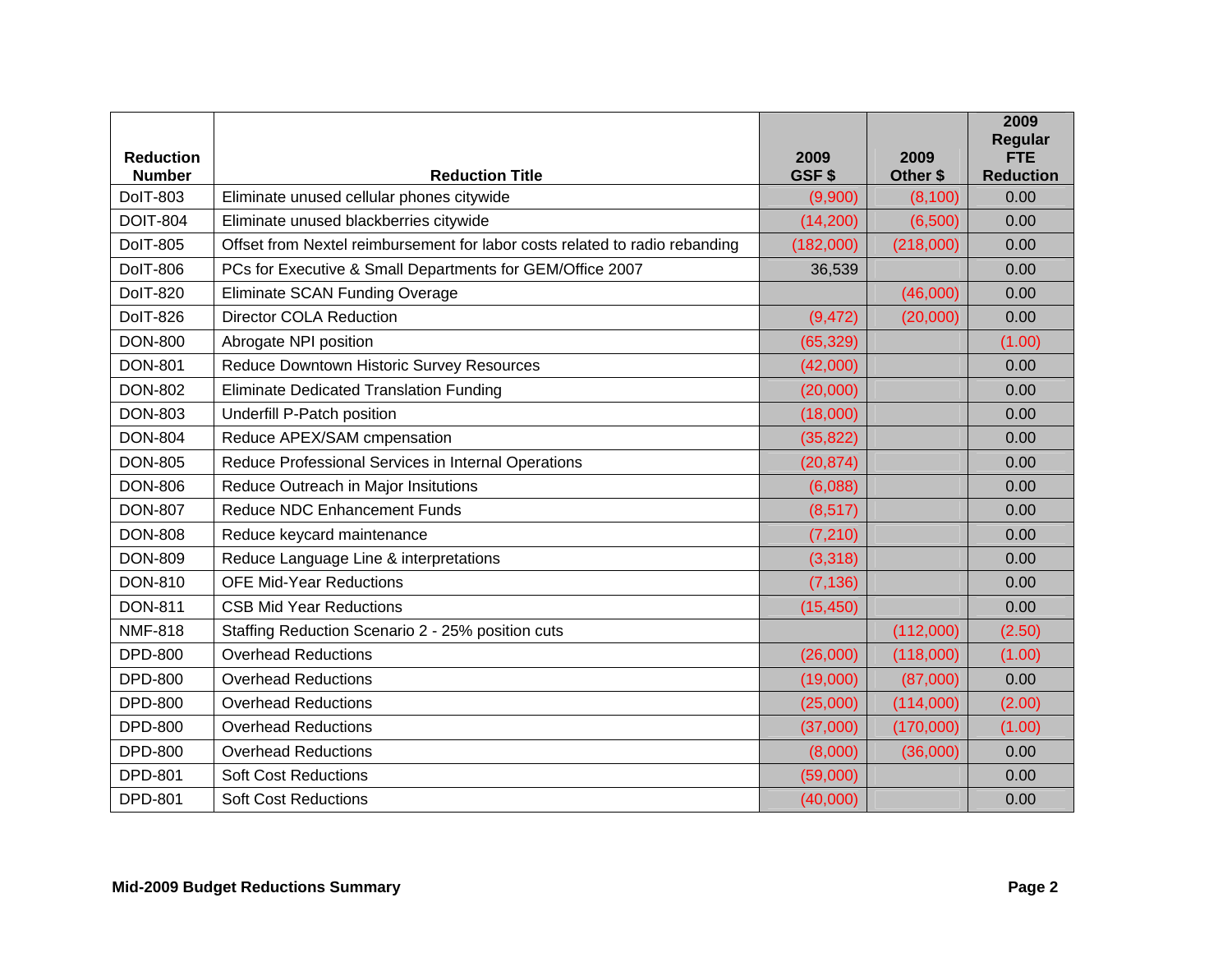| <b>Reduction</b><br><b>Number</b> | <b>Reduction Title</b>                                                           | 2009<br>GSF\$ | 2009<br>Other \$ | 2009<br>Regular<br><b>FTE</b><br><b>Reduction</b> |
|-----------------------------------|----------------------------------------------------------------------------------|---------------|------------------|---------------------------------------------------|
| <b>DPD-801</b>                    | <b>Soft Cost Reductions</b>                                                      | (100,000)     | (95,000)         | 0.00                                              |
| <b>DPD-802</b>                    | Vacant Position Abrogation - Planning                                            | (102,000)     |                  | (1.00)                                            |
| <b>DPD-802</b>                    | Vacant Positino Abrogation - Code Compliance                                     | (81,000)      |                  | (1.00)                                            |
| <b>DPD-803</b>                    | <b>Director COLA Reduction</b>                                                   |               | (29, 386)        | 0.00                                              |
| <b>DPR-801</b>                    | Reduce Temp/TES budget authority                                                 | (330,000)     |                  | 0.00                                              |
| <b>DPR-802</b>                    | Reduce fuel cost per gallon, and 10% reduction                                   | (307,000)     |                  | 0.00                                              |
| <b>DPR-803</b>                    | Reduce utility costs                                                             | (85,000)      |                  | 0.00                                              |
| <b>DPR-804</b>                    | Increase Parking Revenues from the ID Post Office Acquisition                    | (71, 425)     | 71,425           | 0.00                                              |
| <b>DPR-805</b>                    | Increase Parking Revenues from the Summit & E John property                      | (30,000)      | 30,000           | 0.00                                              |
| <b>DPR-806</b>                    | Increase Parking revenues from Denny Triangle property acquisition.              | (59,900)      | 59,900           | 0.00                                              |
| <b>DPR-807</b>                    | Reduce Full Time Real Property Agent                                             | (86,000)      |                  | 0.00                                              |
| <b>DPR-808</b>                    | Reduce postage funding in operating budget                                       | (20, 901)     |                  | 0.00                                              |
| <b>DPR-809</b>                    | Eliminate temp employment for internships in Planning & Development              | (11, 855)     |                  | 0.00                                              |
| <b>DPR-810</b>                    | Reduce the Guardian intrusion alarm systems at Parks facilities                  | (28, 800)     |                  | 0.00                                              |
| <b>DPR-811</b>                    | Close Atlantic St. Nursery; Reduce two half time Gardner positions               | (32, 746)     |                  | (1.0)                                             |
| <b>DPR-812</b>                    | Abrogate three 0.5 FTE Enhanced Maint positions previously funded by<br>Proparks | (52,000)      |                  | (1.5)                                             |
| <b>DPR-813</b>                    | One-time funding from ARC for CC operations in 2009 and 2010                     | (318, 213)    |                  | 0.00                                              |
| <b>DPR-815</b>                    | Eliminate the Customerville website service                                      | (43, 049)     |                  | 0.00                                              |
| <b>DPR-816</b>                    | Eliminate 0.5 FTE marketing position and associated costs                        | (43, 015)     |                  | (0.50)                                            |
| <b>DPR-817</b>                    | Cut weekend temporary Pool Operator hours                                        | (11, 380)     |                  | (0.04)                                            |
| <b>DPR-822</b>                    | APEX 4.5% reduction; SAM 7 Day Furlough                                          | (158,000)     | (33, 773)        | 0.00                                              |
| <b>DPR-825</b>                    | Abrogate Strategic Advisor for Policy Mgmt                                       | (99,000)      |                  | (1.00)                                            |
| <b>DPR-826</b>                    | Abrogate Environmental Learning Center Mgr 2 & Naturalist                        | (100,000)     | 15,000           | (2.00)                                            |
| <b>DPR-827</b>                    | Reduce Youth Teen Development Grants                                             | (25,000)      |                  | 0.00                                              |
| <b>DPR-830</b>                    | Reduce Administrative Specialist position                                        | (30,000)      | 30,000           | 0.00                                              |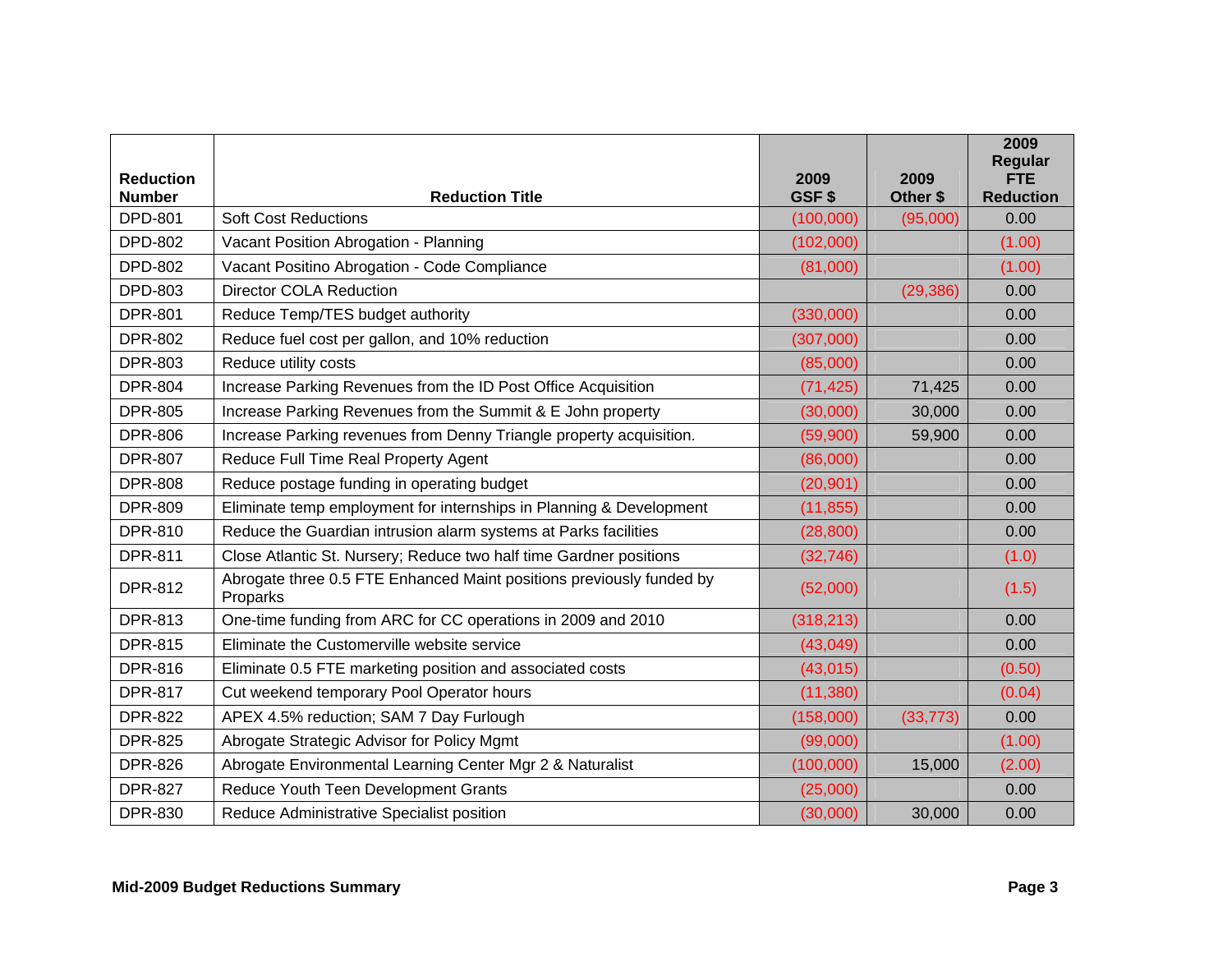| <b>Reduction</b>                |                                                                             | 2009       | 2009      | 2009<br><b>Regular</b><br><b>FTE</b> |
|---------------------------------|-----------------------------------------------------------------------------|------------|-----------|--------------------------------------|
| <b>Number</b><br><b>FFD-800</b> | <b>Reduction Title</b><br>Reduce Administrative Supply and Equipment Budget | GSF\$      | Other \$  | <b>Reduction</b><br>0.00             |
|                                 |                                                                             |            | (20,000)  |                                      |
| <b>FFD-801</b>                  | Reduce Temporary Employment Services Budget                                 |            | (30,000)  | 0.00                                 |
| FFD-803                         | Lengthen Vehicle Replacement Cycles                                         |            | (355,000) | 0.00                                 |
| <b>FFD-804</b>                  | Rebate Salary Savings - Finance and Administration                          |            | (100,000) | 0.00                                 |
| <b>FFD-805</b>                  | Rebate Salary Savings - Real Estate Services                                |            | (100,000) | 0.00                                 |
| <b>FFD-806</b>                  | <b>Director COLA Reduction</b>                                              |            | (26, 938) | 0.00                                 |
| FFD-811                         | Reduce SMT Management Contract (Operating)                                  |            | (150,000) |                                      |
| FFD-812                         | Abrogate 1.0 FTE Janitor                                                    |            | (53, 870) | (1.00)                               |
| FFD-813                         | Abrogate 1.0 FTE SA3                                                        |            |           | (1.00)                               |
| <b>HSD-800</b>                  | <b>Public Toilets</b>                                                       | (406, 500) |           | 0.00                                 |
| <b>HSD-802</b>                  | DV Attorney for immigrants - new program (delay savings)                    | (25,000)   |           | 0.00                                 |
| <b>HSD-804</b>                  | <b>DVSAP RFI delay</b>                                                      | (57,000)   |           | 0.00                                 |
| <b>HSD-805</b>                  | Salary Savings/Executive COLA rollback                                      | (22, 157)  |           | 0.00                                 |
| <b>HSD-805</b>                  | Salary Savings/Personnel Specialist hours reduction                         | (28, 810)  |           | 0.00                                 |
| <b>HSD-805</b>                  | Abrogation of SA2 position                                                  | (130, 320) |           | (1.00)                               |
| <b>HSD-805</b>                  | Salary Savings/unfilled Deputy Director vacancy                             | (35, 631)  |           | 0.00                                 |
| <b>HSD-808</b>                  | Credit for contributing to Homeless Needs Assessment                        | (25,000)   |           | 0.00                                 |
| <b>HSD-810</b>                  | Contract Plan overbudgeting                                                 | (50,000)   |           | 0.00                                 |
| <b>HSD-811</b>                  | Savings from Early Learning Reorganization                                  | (40, 427)  |           | 0.00                                 |
| <b>LAW-800</b>                  | Parks Levy MOA increasing non G.F. revenue to Law Dept                      | (77,000)   |           | 0.00                                 |
| <b>LAW-801</b>                  | Section Director Retirements resulting in salary savings                    | (6,000)    |           | 0.00                                 |
| <b>LAW-802</b>                  | Administrative Specialist 1, .50 FTE vacancy effective March 3, 2009.       | (28,000)   |           | (0.50)                               |
| LAW-803                         | Legal Interns in PCS unfilled                                               | (66,000)   |           | (1.50)                               |
| <b>LAW-804</b>                  | ACA Forlough, 4 unpaid forlough days per ACA.                               | (155,000)  |           | 0.00                                 |
| <b>LEG-801</b>                  | <b>Reduce Personnel Services</b>                                            | (164,000)  |           | 0.00                                 |
| <b>LEG-802</b>                  | Reduce Consultant/Professional Svcs                                         | (150,000)  |           | 0.00                                 |
| <b>LEG-803</b>                  | <b>Reduce Travel and Training</b>                                           | (42,000)   |           | 0.00                                 |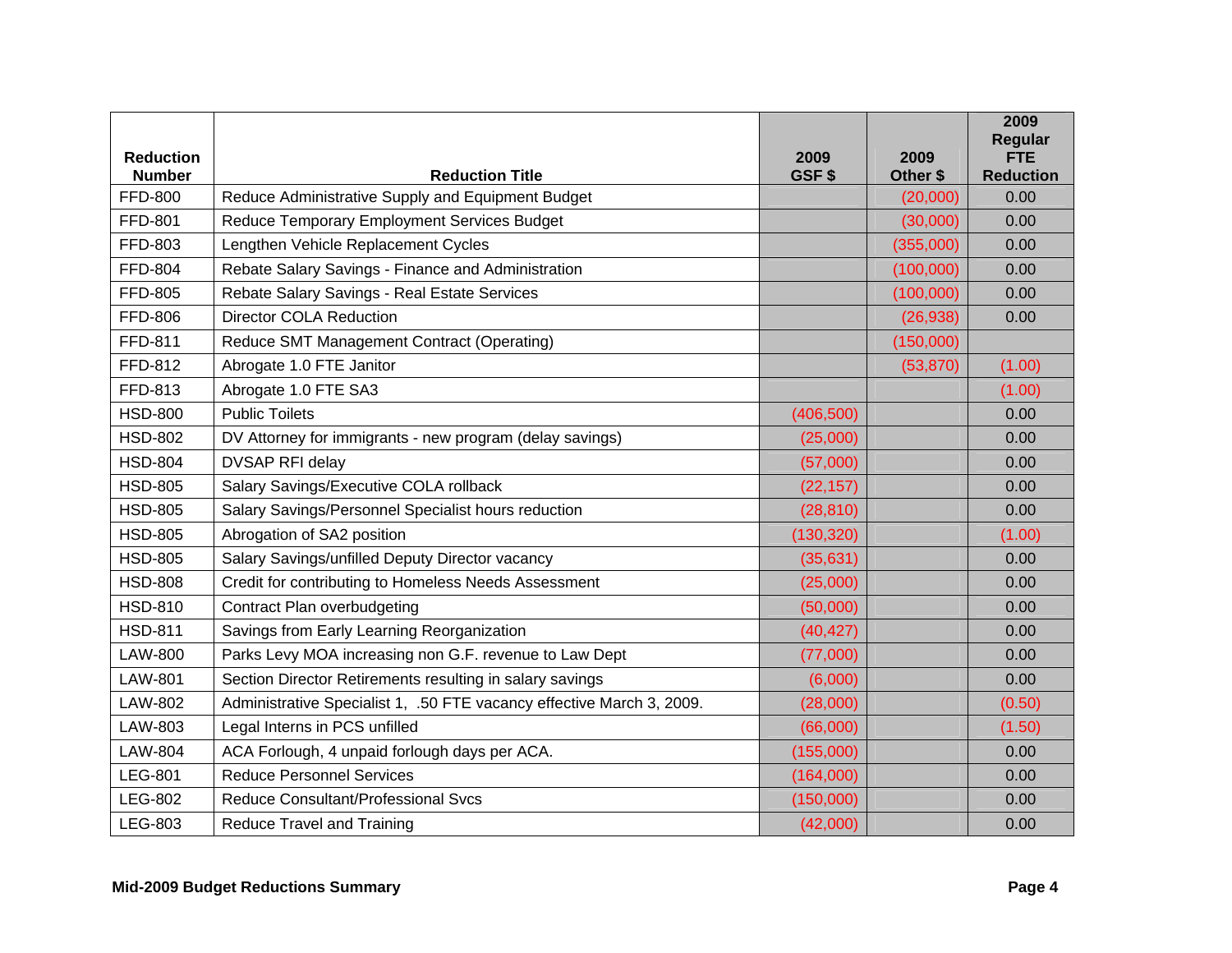| <b>Reduction</b> |                                                                    | 2009      | 2009     | 2009<br><b>Regular</b><br><b>FTE</b> |
|------------------|--------------------------------------------------------------------|-----------|----------|--------------------------------------|
| <b>Number</b>    | <b>Reduction Title</b>                                             | GSF\$     | Other \$ | <b>Reduction</b>                     |
| <b>LEG-804</b>   | Reduce Technology                                                  | (15,000)  |          | 0.00                                 |
| <b>LEG-805</b>   | Reduce Furniture and Equipment                                     | (10,000)  |          | 0.00                                 |
| MO-800           | Management COLA Reduction                                          | (54, 275) |          | 0.00                                 |
| MO-801           | Staff Furlough                                                     | (40, 725) |          | 0.00                                 |
| OH-800           | 2009 Mid-Year Operating Budget Reductions                          | (86, 820) |          | 0.00                                 |
| OH-801           | <b>Director COLA Reduction</b>                                     | (12, 422) |          | 0.00                                 |
| OIR-800          | <b>Director COLA Reduction</b>                                     | (5,000)   |          | 0.00                                 |
| OIR-801          | Staff Furlough                                                     | (22,000)  |          | 0.00                                 |
| OIR-802          | <b>Consultant Reductions</b>                                       | (29,000)  |          | 0.00                                 |
| OIR-803          | <b>Travel Reductions</b>                                           | (14,000)  |          | 0.00                                 |
| <b>OPM-800</b>   | Staff Furlough                                                     | (30,000)  |          | 0.00                                 |
| <b>OPM-801</b>   | Executive Market Adjustment Roll back                              | (14,000)  |          | 0.00                                 |
| <b>OPM-802</b>   | <b>Professional Services reduction</b>                             | (36,000)  |          | 0.00                                 |
| <b>OSE-800</b>   | <b>Reduce OSE Professional Services</b>                            | (44, 190) |          | 0.00                                 |
| <b>OSE-801</b>   | <b>Director COLA Reduction</b>                                     | (5, 312)  |          | 0.00                                 |
| <b>PER-800</b>   | <b>Salary Savings</b>                                              | (135,000) |          | (1.00)                               |
| <b>PER-801</b>   | <b>Temporary Labor Reductions</b>                                  | (60,000)  |          | 0.00                                 |
| <b>PER-802</b>   | <b>Copier Replacement Energy Savings</b>                           | (5,000)   |          | 0.00                                 |
| <b>PER-803</b>   | <b>Executive Recruiting Savings</b>                                | (10,000)  |          | 0.00                                 |
| <b>PER-804</b>   | <b>DoIT Training Savings</b>                                       | (39,020)  |          | 0.00                                 |
| <b>PER-805</b>   | Market Adjustment Rollback and Furloughs                           | (127,000) |          | 0.00                                 |
| <b>SDOT-800</b>  | Delay Funding for Electric Trolley Bus Expansion Study             | (100,000) |          | 0.00                                 |
| <b>SDOT-801</b>  | SR520 Project Gas Tax Reduction                                    | (72,000)  |          | 0.00                                 |
| <b>SDOT-802</b>  | Eliminate Signal Major Maintenance rental vehicles                 | (40,000)  |          | 0.00                                 |
| <b>SDOT-803</b>  | Aurora Transit, Pedestrian & Safety Improvements Project Reduction | (74,000)  |          | 0.00                                 |
| <b>SDOT-804</b>  | Paid Parking Rate Implementation Cost Savings                      | (325,000) |          | 0.00                                 |
| <b>SDOT-805</b>  | Reduce Guardrail Replacement Installations                         | (77,000)  |          | 0.00                                 |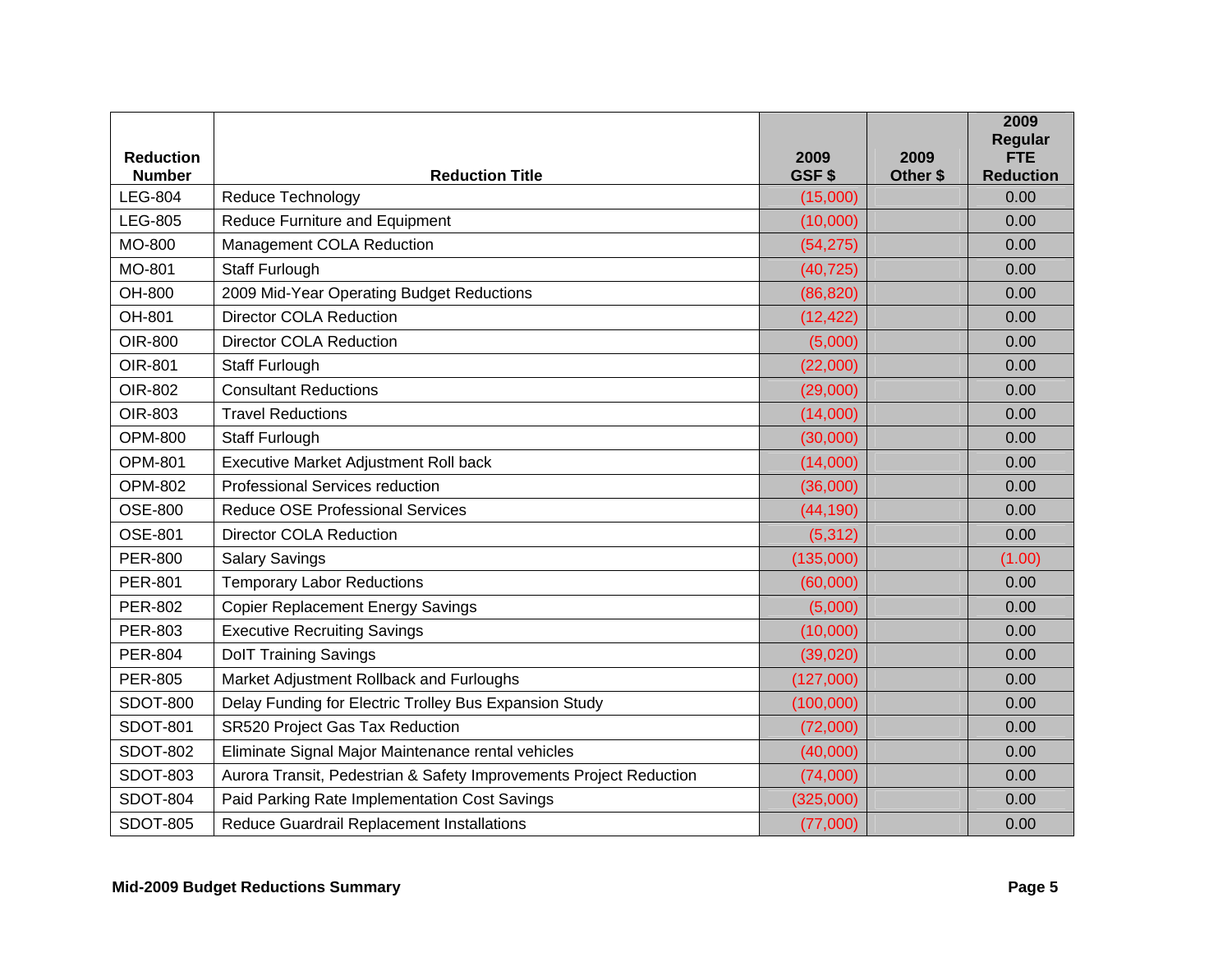|                                   |                                                                     |               |                  | 2009<br>Regular                |
|-----------------------------------|---------------------------------------------------------------------|---------------|------------------|--------------------------------|
| <b>Reduction</b><br><b>Number</b> | <b>Reduction Title</b>                                              | 2009<br>GSF\$ | 2009<br>Other \$ | <b>FTE</b><br><b>Reduction</b> |
| <b>SDOT-806</b>                   | Reduce One Chip Seal Grid                                           | (450,000)     |                  | 0.00                           |
| <b>SDOT-807</b>                   | Reduce Pedestrian Lighting Capital work plan                        | (75,000)      |                  | 0.00                           |
| <b>SDOT-808</b>                   | New-Project Scoping Services Reduction                              | (40,000)      |                  | 0.00                           |
| <b>SDOT-809</b>                   | Abrogate 1 Assoc. Transportation Planner                            | (88,000)      |                  | (1.00)                         |
| <b>SDOT-810</b>                   | Abrogate 1 Sr. Transportation Planner (.5 FTE)                      | (40,000)      |                  | (0.50)                         |
| <b>SDOT-811</b>                   | Abrogate 1 Sr. Transportation Planner                               | (6,000)       |                  | (1.00)                         |
| <b>SDOT-812</b>                   | Abrogate 1 Strategic Advisor 2                                      |               |                  | (1.00)                         |
| <b>SDOT-813</b>                   | <b>SR 520</b>                                                       | (66,000)      |                  | 0.00                           |
| <b>SDOT-814</b>                   | New-Project Scoping/Project Support Reduction                       | (85,000)      |                  | 0.00                           |
| <b>SDOT-815</b>                   | Salary Savings - Traffic Data and Records Management                | (30,000)      |                  | 0.00                           |
| <b>SDOT-816</b>                   | <b>Reduce Professional Services</b>                                 | (20,000)      |                  | 0.00                           |
| <b>SDOT-817</b>                   | Salary Savings - Sign Maintenance                                   | (30,000)      |                  | 0.00                           |
| <b>SDOT-818</b>                   | Reduce Director's Office response to new initiatives                | (23,000)      |                  | 0.00                           |
| <b>SDOT-819</b>                   | <b>Claims Management</b>                                            | (18,000)      |                  | 0.00                           |
| <b>SDOT-820</b>                   | Salary Savings - TMC/Traffic Signal Operations                      | (17,000)      |                  | 0.00                           |
| <b>SDOT-821</b>                   | <b>Eliminate Street Sweeping Overtime</b>                           | (69,000)      |                  | 0.00                           |
| <b>SDOT-822</b>                   | Reduce St Vacation work plan                                        | (50,000)      |                  | 0.00                           |
| <b>SDOT-823</b>                   | Elimination of the Temp Labor Pool                                  | (155,000)     |                  | 0.00                           |
| <b>SDOT-824</b>                   | Reduction of Overtime in Landscape Services                         | (16,000)      |                  | 0.00                           |
| <b>SDOT-825</b>                   | <b>Traffic Signal Operations</b>                                    | (200,000)     |                  | 0.00                           |
| <b>SDOT-826</b>                   | <b>Traffic Spot Improvements</b>                                    | (87,000)      |                  | 0.00                           |
| <b>SFD-801</b>                    | Abrogate Information Technology positions                           | (189,000)     |                  | (2.00)                         |
| <b>SFD-802</b>                    | Achieve salary savings by not back-filling Human Resources position | (35,000)      |                  | 0.00                           |
| <b>SFD-803</b>                    | Decrease funding for overtime, professional services, and equipment | (219,000)     |                  | 0.00                           |
| <b>SFD-803</b>                    | Fire Chief and Executives COLA Reduction                            | (45, 649)     |                  | 0.00                           |
| <b>SMC-800</b>                    | Relicensing Ombudsperson                                            | (34,570)      |                  | (1.00)                         |
| <b>SMC-801</b>                    | <b>Court Resource Center Coordinator</b>                            | (45, 823)     |                  | (1.00)                         |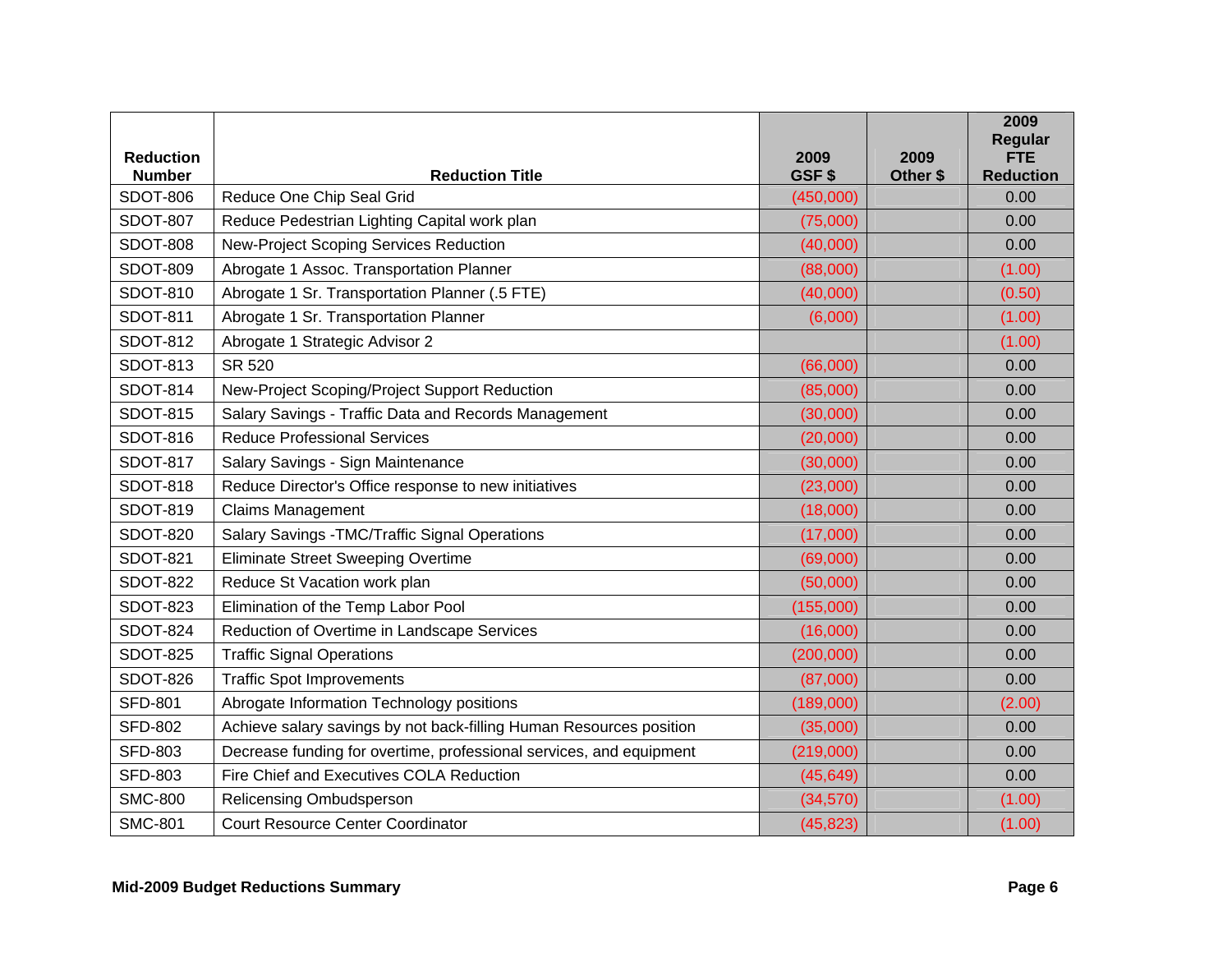| <b>Reduction</b> |                                                           | 2009       | 2009     | 2009<br>Regular<br><b>FTE</b> |
|------------------|-----------------------------------------------------------|------------|----------|-------------------------------|
| <b>Number</b>    | <b>Reduction Title</b>                                    | GSF\$      | Other \$ | <b>Reduction</b>              |
| <b>SMC-802</b>   | Day Reporting Post Adjudication Probation Counselor       | (49, 255)  |          | (1.00)                        |
| <b>SMC-803</b>   | <b>RPEG Staff Reorganization</b>                          | (46, 783)  |          | (1.00)                        |
| <b>SMC-804</b>   | <b>Court Line Item Reductions</b>                         | (107, 500) |          | 0.00                          |
| <b>SMC-805</b>   | <b>TES Usage for Court Technology</b>                     | (60,000)   |          | 0.00                          |
| <b>SMC-806</b>   | <b>Reducing Central Cost Re-allocation</b>                | (29,080)   |          | 0.00                          |
| <b>SMC-807</b>   | Judicial Pro-Tem Usage                                    | (22, 500)  |          | 0.00                          |
| <b>SMC-808</b>   | <b>Admin Spec - Operations</b>                            | (30, 424)  |          | (1.00)                        |
| <b>SMC-809</b>   | Court's Part time Staff                                   | (20,000)   |          | 0.00                          |
| <b>SMC-810</b>   | Revenue Increase - Collections Suspension                 |            | 80,000   | 0.00                          |
| <b>SMC-812</b>   | 4.5% COLA Roll Back for Executives and Magistrates        | (33, 237)  |          | 0.00                          |
| <b>SMC-813</b>   | <b>SAM Furlough</b>                                       | (37, 208)  |          | 0.00                          |
| <b>SOCR-800</b>  | <b>Salary Savings</b>                                     | (10,000)   |          | 0.00                          |
| <b>SOCR-801</b>  | <b>Overtime Reduction</b>                                 | (5,000)    |          | 0.00                          |
| <b>SOCR-802</b>  | Temp, Intern, and Work Study Reduction                    | (40,000)   |          | 0.00                          |
| <b>SOCR-803</b>  | <b>Advertising Expense Reduction</b>                      | (5,000)    |          | 0.00                          |
| <b>SOCR-804</b>  | <b>RSJI Consultant Funds Reduction</b>                    | (10,000)   |          | 0.00                          |
| <b>SOCR-805</b>  | <b>Director COLA Reduction</b>                            | (4,993)    |          | 0.00                          |
| <b>SPD-801</b>   | Reduce Redlight Camera Overtime by \$100,000              | (100,000)  |          | 0.00                          |
| <b>SPD-802</b>   | Reduce Speed Van Overtime by \$50,000                     | (50,000)   |          | 0.00                          |
| <b>SPD-803</b>   | Reduce OPA Training by \$15,000                           | (15,000)   |          | 0.00                          |
| <b>SPD-804</b>   | Reduce OPA Mediation by \$11.000                          | (11,000)   |          | 0.00                          |
| <b>SPD-805</b>   | Reduce Records Overtime by \$160,000                      | (160,000)  |          | 0.00                          |
| <b>SPD-806</b>   | Reduce Data Center Overtime by \$40,000                   | (40,000)   |          | 0.00                          |
| <b>SPD-807</b>   | Abrogate AdminStaff Assistant to DepChiefAdmin            | (44, 534)  |          | (1.00)                        |
| SPD-810          | Abrogate Admin Spec I in Human Resources                  | (22, 830)  |          | (1.00)                        |
| <b>SPD-811</b>   | Abrogate Strategic Advisor II-Exempt in OPA               | (60, 861)  |          | (1.00)                        |
| SPD-812          | Abrogate Strategic Advisor II-CL&PS in Community Outreach | (58, 582)  |          | (1.00)                        |